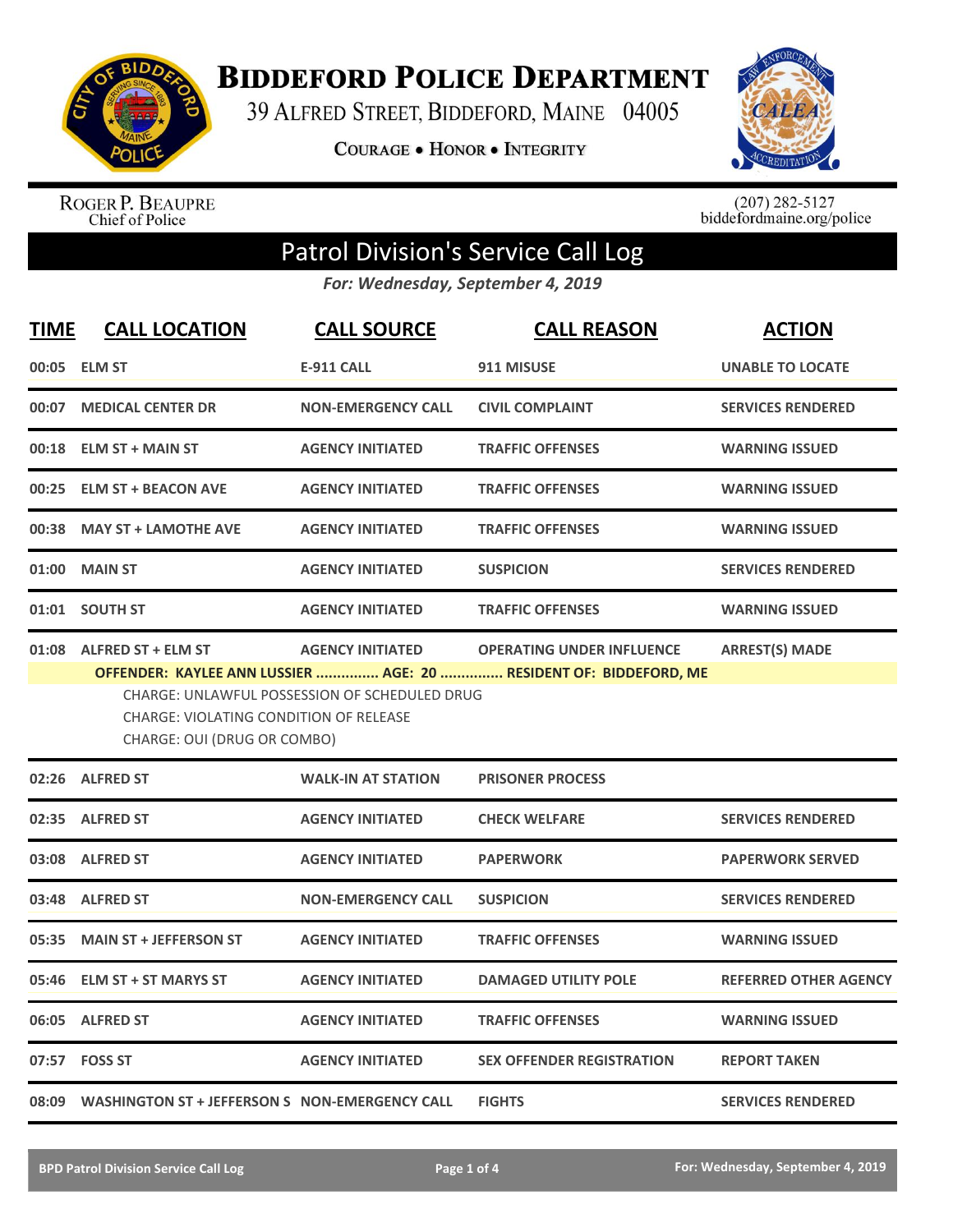| <b>TIME</b> | <b>CALL LOCATION</b>             | <b>CALL SOURCE</b>        | <b>CALL REASON</b>                                                 | <b>ACTION</b>                |
|-------------|----------------------------------|---------------------------|--------------------------------------------------------------------|------------------------------|
|             | 09:10 MEETINGHOUSE RD            | <b>NON-EMERGENCY CALL</b> | <b>ANIMAL COMPLAINT</b>                                            | <b>SERVICES RENDERED</b>     |
|             | 09:34 GRAHAM ST                  | <b>E-911 CALL</b>         | 911 MISUSE                                                         | <b>NEGATIVE CONTACT</b>      |
|             | 09:38 ALFRED ST                  | <b>NON-EMERGENCY CALL</b> | <b>BACKGROUND CHECK</b>                                            | <b>SERVICES RENDERED</b>     |
|             | 09:51 ALFRED ST                  | <b>WALK-IN AT STATION</b> | <b>COURT ORDERED CHECK IN</b>                                      | <b>SERVICES RENDERED</b>     |
|             | <b>10:06 MAIN ST</b>             | <b>AGENCY INITIATED</b>   | <b>PAPERWORK</b>                                                   | <b>NEGATIVE CONTACT</b>      |
|             | 10:29 GRANITE ST                 | <b>WALK-IN AT STATION</b> | <b>WEAPONS</b>                                                     | <b>SERVICES RENDERED</b>     |
|             | 10:43 SOUTH ST                   | <b>E-911 CALL</b>         | <b>DRUG</b>                                                        | <b>REPORT TAKEN</b>          |
| 10:49       | <b>QUIMBY ST</b>                 | <b>NON-EMERGENCY CALL</b> | <b>PARKING COMPLAINT</b>                                           | <b>SERVICES RENDERED</b>     |
|             | 10:58 SOUTH ST + ELM ST          | <b>NON-EMERGENCY CALL</b> | <b>ROAD HAZARD</b>                                                 | <b>SERVICES RENDERED</b>     |
|             | 11:03 BARRA RD                   | <b>E-911 CALL</b>         | 911 MISUSE                                                         | <b>WARNING ISSUED</b>        |
|             | 11:17 ALFRED ST                  | <b>NON-EMERGENCY CALL</b> | <b>DOMESTIC COMPLAINTS</b>                                         | <b>ARREST(S) MADE</b>        |
|             | <b>CHARGE: CRIMINAL MISCHIEF</b> |                           | OFFENDER: KORY JORDAN BURDICK  AGE: 19  RESIDENT OF: BIDDEFORD, ME |                              |
|             | 11:44 ALFRED ST                  | <b>AGENCY INITIATED</b>   | <b>TRAFFIC OFFENSES</b>                                            | <b>VSAC ISSUED</b>           |
|             | 11:59 ALFRED ST                  | <b>AGENCY INITIATED</b>   | <b>TRAFFIC OFFENSES</b>                                            | <b>VSAC ISSUED</b>           |
|             | <b>12:05 MAIN ST</b>             | <b>E-911 CALL</b>         | <b>DOMESTIC COMPLAINTS</b>                                         | <b>REPORT TAKEN</b>          |
|             | 12:12 ALFRED ST                  | <b>AGENCY INITIATED</b>   | <b>TRAFFIC OFFENSES</b>                                            | <b>VSAC ISSUED</b>           |
|             | 12:23 LINCOLN ST                 | <b>E-911 CALL</b>         | 911 MISUSE                                                         | <b>REFERRED OTHER AGENCY</b> |
|             | 12:34 ALFRED ST                  | <b>NON-EMERGENCY CALL</b> | <b>SEX OFFENDER REGISTRATION</b>                                   | <b>SERVICES RENDERED</b>     |
|             | 12:50 FOSS ST                    | <b>NON-EMERGENCY CALL</b> | <b>PAPERWORK</b>                                                   | <b>SERVICES RENDERED</b>     |
|             | 12:53 WATER ST                   | <b>AGENCY INITIATED</b>   | <b>ANIMAL COMPLAINT</b>                                            | <b>SERVICES RENDERED</b>     |
|             | 13:02 ELM ST                     | <b>NON-EMERGENCY CALL</b> | <b>SUSPICION</b>                                                   | <b>NEGATIVE CONTACT</b>      |
|             | 13:15 MT VERNON ST               | <b>WALK-IN AT STATION</b> | <b>THEFT</b>                                                       | <b>REPORT TAKEN</b>          |
|             | 13:20 PROSPECT ST                | <b>E-911 CALL</b>         | 911 MISUSE                                                         | <b>WARNING ISSUED</b>        |
|             | 13:58 MARINER WAY                | <b>NON-EMERGENCY CALL</b> | <b>ANIMAL COMPLAINT</b>                                            | <b>SERVICES RENDERED</b>     |
|             | 14:04 LINCOLN ST                 | <b>E-911 CALL</b>         | 911 MISUSE                                                         | <b>NO ACTION REQUIRED</b>    |
|             | 14:05 ELM ST                     | <b>NON-EMERGENCY CALL</b> | <b>SEX OFFENDER REGISTRATION</b>                                   | <b>REPORT TAKEN</b>          |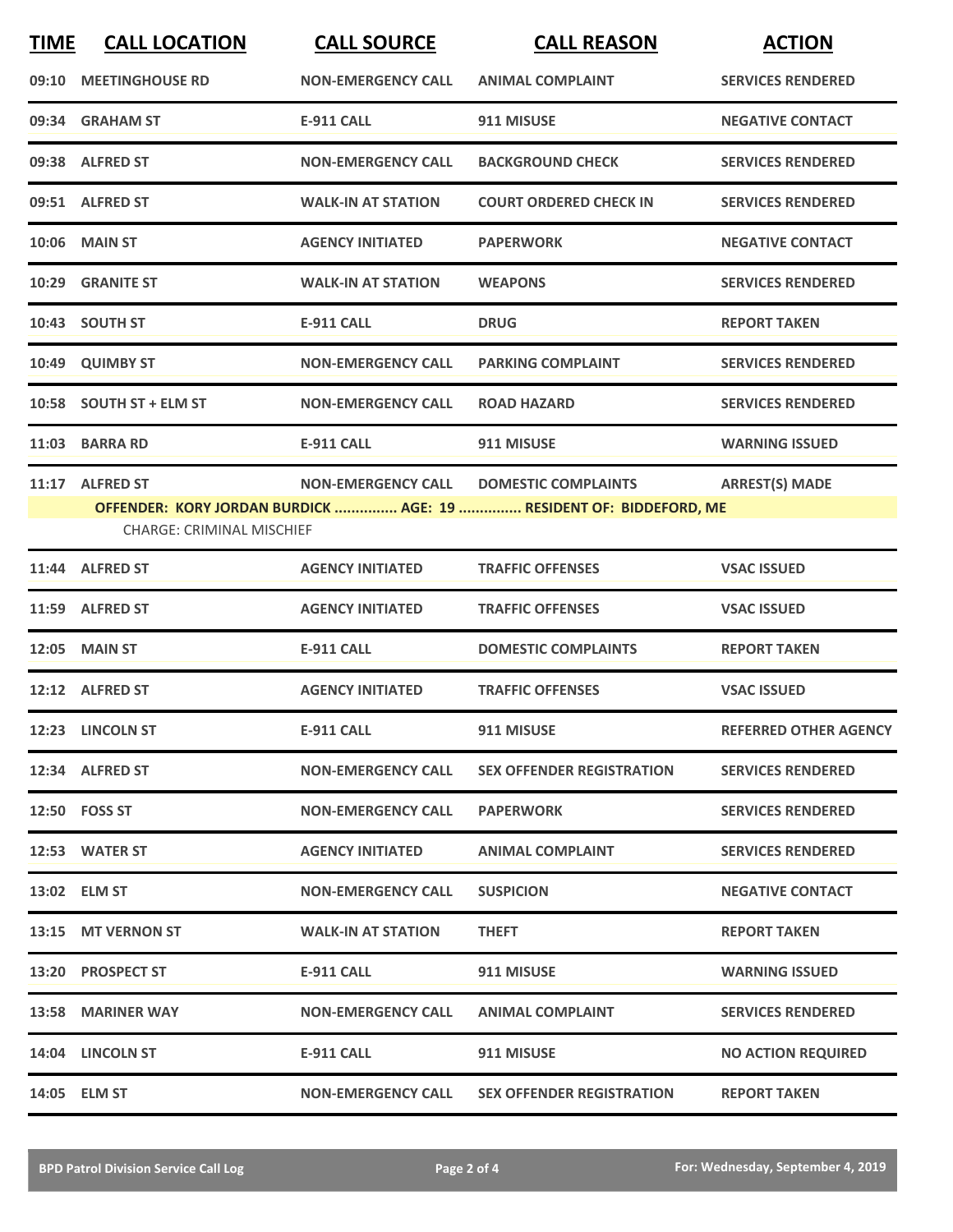| <b>TIME</b> | <b>CALL LOCATION</b>            | <b>CALL SOURCE</b>        | <b>CALL REASON</b>               | <b>ACTION</b>                |
|-------------|---------------------------------|---------------------------|----------------------------------|------------------------------|
|             | 14:07 SOUTH ST                  | <b>NON-EMERGENCY CALL</b> | <b>SUSPICION</b>                 | <b>SERVICES RENDERED</b>     |
|             | 14:24 WEST ST                   | <b>AGENCY INITIATED</b>   | <b>ANIMAL COMPLAINT</b>          | <b>WARNING ISSUED</b>        |
|             | 14:31 LITTLE HOUSE OF PRAYER DR | <b>NON-EMERGENCY CALL</b> | <b>SEX OFFENDER REGISTRATION</b> | <b>REPORT TAKEN</b>          |
|             | 14:49 MAPLEWOOD AVE             | <b>E-911 CALL</b>         | 911 MISUSE                       | <b>SERVICES RENDERED</b>     |
|             | 15:26 TAYLOR ST                 | <b>NON-EMERGENCY CALL</b> | <b>CIVIL COMPLAINT</b>           | <b>SERVICES RENDERED</b>     |
| 15:36       | <b>ANDREWS RD</b>               | <b>E-911 CALL</b>         | 911 MISUSE                       | <b>NO ACTION REQUIRED</b>    |
|             | 15:36 POOL ST                   | <b>NON-EMERGENCY CALL</b> | <b>CHECK WELFARE</b>             | <b>SERVICES RENDERED</b>     |
| 15:59       | <b>MAINE TPKE</b>               | <b>E-911 CALL</b>         | 911 MISUSE                       | <b>WARNING ISSUED</b>        |
| 16:38       | <b>BEACH HOUSE LN</b>           | <b>WALK-IN AT STATION</b> | <b>ARTICLES LOST/FOUND</b>       | <b>SERVICES RENDERED</b>     |
| 16:39       | <b>MARINER WAY</b>              | <b>NON-EMERGENCY CALL</b> | <b>DISTURBANCE / NOISE</b>       | <b>WARNING ISSUED</b>        |
|             | 16:52 RAYMOND ST                | <b>NON-EMERGENCY CALL</b> | <b>ASSIST PD AGENCY</b>          | <b>NEGATIVE CONTACT</b>      |
|             | 17:11 ALFRED ST                 | <b>NON-EMERGENCY CALL</b> | <b>COURT ORDERED CHECK IN</b>    | <b>SERVICES RENDERED</b>     |
|             | 17:53 ALFRED ST                 | <b>WALK-IN AT STATION</b> | <b>CAR SEAT DETAIL</b>           | <b>SERVICES RENDERED</b>     |
|             | 17:56 ALFRED ST + BOULDER WAY   | <b>AGENCY INITIATED</b>   | <b>TRAFFIC OFFENSES</b>          | <b>WARNING ISSUED</b>        |
|             | 18:07 ELM ST                    | <b>E-911 CALL</b>         | <b>PANHANDLER</b>                | <b>UNFOUNDED</b>             |
|             | 18:36 ELM ST                    | <b>NON-EMERGENCY CALL</b> | <b>ARTICLES LOST/FOUND</b>       | <b>SERVICES RENDERED</b>     |
|             | 19:08 CATHEDRAL OAKS DR         | <b>AGENCY INITIATED</b>   | <b>PAPERWORK</b>                 | <b>PAPERWORK NOT SERVED</b>  |
|             | 19:56 WASHINGTON ST             | <b>AGENCY INITIATED</b>   | <b>SUSPICION</b>                 | <b>SERVICES RENDERED</b>     |
|             | 19:57 SOUTH ST                  | <b>NON-EMERGENCY CALL</b> | <b>JUVENILE OFFENSES</b>         | <b>SERVICES RENDERED</b>     |
|             | 19:57 WEST ST                   | <b>NON-EMERGENCY CALL</b> | <b>DISTURBANCE / NOISE</b>       | <b>REPORT TAKEN</b>          |
|             | 20:02 ELM ST + LINDALE AVE      | <b>AGENCY INITIATED</b>   | <b>TRAFFIC OFFENSES</b>          | <b>WARNING ISSUED</b>        |
|             | 22:00 SUMMER ST                 | <b>WALK-IN AT STATION</b> | <b>HARASSMENT</b>                | <b>SERVICES RENDERED</b>     |
|             | 23:14 ELM ST                    | <b>AGENCY INITIATED</b>   | <b>TRAFFIC OFFENSES</b>          | <b>BUILDING CHECK/SECURE</b> |
|             | 23:20 ALFRED ST                 | <b>AGENCY INITIATED</b>   | <b>TRAFFIC OFFENSES</b>          | <b>WARNING ISSUED</b>        |
|             | 23:21 SOUTH ST                  | <b>NON-EMERGENCY CALL</b> | <b>SUSPICION</b>                 | <b>GONE ON ARRIVAL</b>       |
|             | 23:24 KOSSUTH ST                | <b>NON-EMERGENCY CALL</b> | <b>SUSPICION</b>                 | <b>SERVICES RENDERED</b>     |